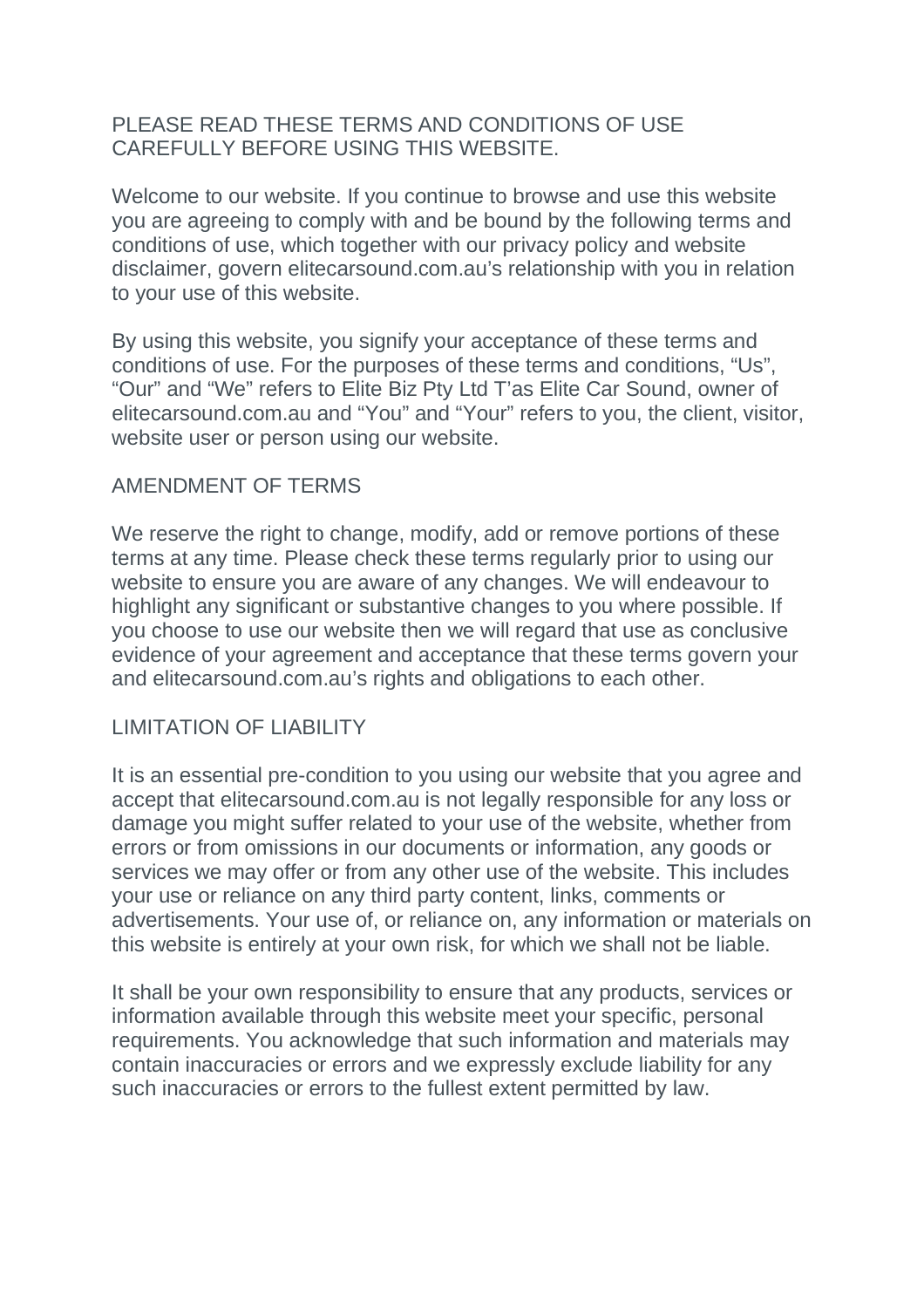# COMPETITION AND CONSUMER ACT

For the purposes of Schedule 2 of the Australian Consumer Law, in particular Sections 51 to 53, 64 and 64A of Part 3-2, Division 1, Subdivision A of the Competition and Consumer Act 2010 (Cth), elitecarsound.com.au's liability for any breach of a term of this agreement is limited to: the supplying of the goods or services to you again; the replacement of the goods; or the payment of the cost of having the goods or services supplied to you again.

You must be over 18 years of age to use this website and to purchase any goods or services.

#### RETURNS AND REFUNDS

elitecarsound.com.au handles returns and processes refunds in accordance with the Australian Consumer Protection legislation.

#### Change of mind returns

We accept most NEW and UNUSED items to be returned due to change of mind within 14 days from purchase date for a full refund less a 20% Restocking fee and any shipping/payment processing costs which are unable to be retrieved. The returned product must be in new condition without damage to any packaging, contain all original packaging, manuals, accessories, and any other documentation as supplied from the manufacturer. The buyer is responsible for arranging & paying any costs for return shipping. We will pay the return shipping costs if the return is a result of our error (you received an incorrect or defective item, etc.). The balance of the refund will be processed promptly and payment made by the same method that you made payment.

To organise a return of an item, please email us at [info@elitecarsound.com.au](mailto:info@elitecarsound.com.au) for a return authorisation prior to returning item. All refunds are made at the discretion of elitecarsound.com.au

### LINKS TO OTHER WEBSITES

elitecarsound.com.au may from time to time provide on its website, links to other websites, advertisements and information on those websites for your convenience. This does not necessarily imply sponsorship, endorsement, or approval or arrangement between elitecarsound.com.au and the owners of those websites. elitecarsound.com.au takes no responsibility for any of the content found on the linked websites.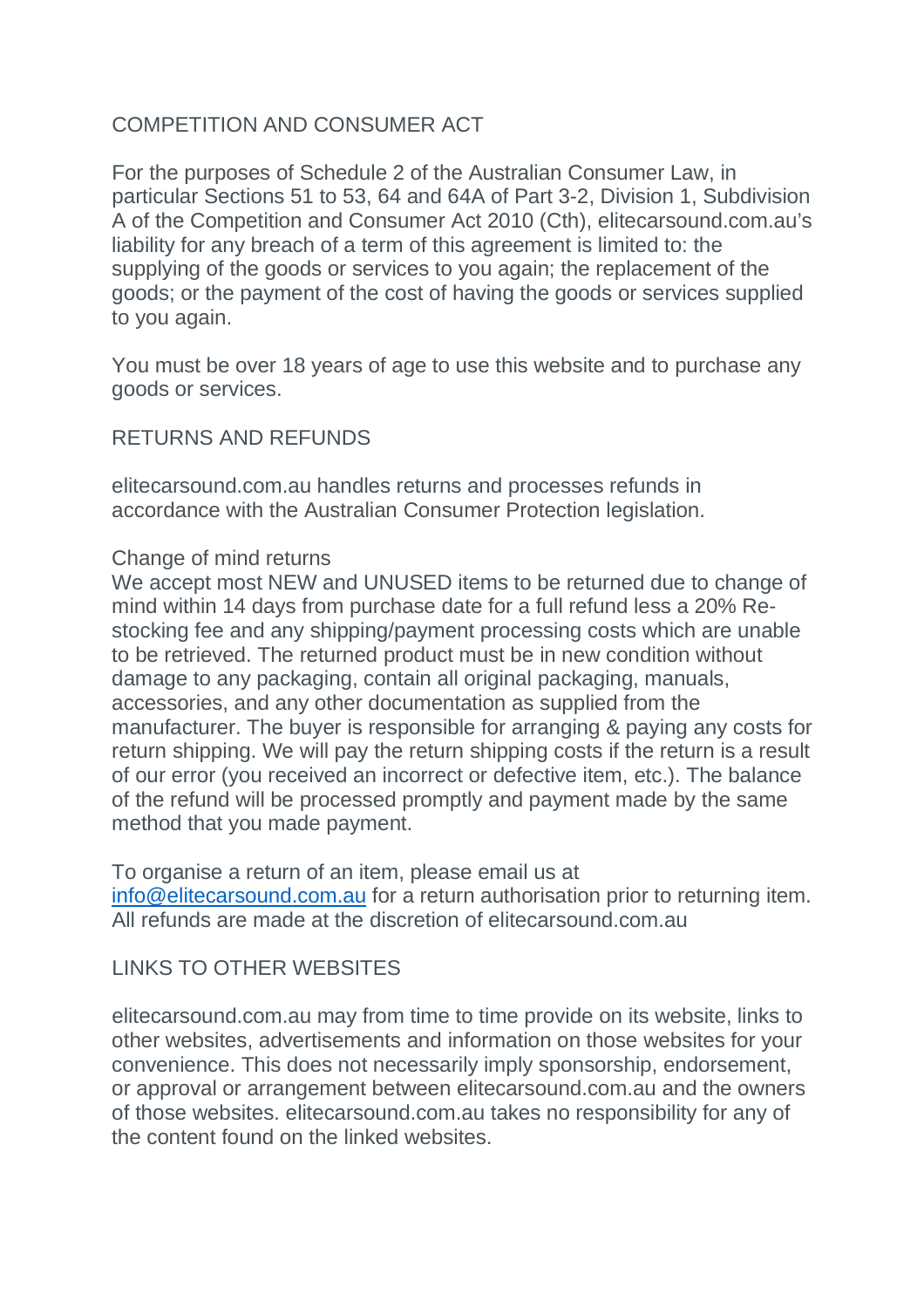elitecarsound.com.au's website may contain information or advertisements provided by third parties for which elitecarsound.com.au accepts no responsibility whatsoever for any information or advice provided to you directly by third parties. We are making a 'recommendation' only and are not providing any advice nor do we take any responsibility for any advice received in this regard.

# DISCLAIMER

To the fullest extent permitted by law, elitecarsound.com.au absolutely disclaims all warranties, expressed or implied, including, but not limited to, implied warranties of merchantability and fitness for any particular purpose. elitecarsound.com.au gives no warranty that the documents, goods or services will be free of errors, or that defects will be corrected, or that our website or its server is free of viruses or any other harmful components.

Whilst we, at all times endeavour to have the most accurate, reliable and up-to-date information on our website, we do not warrant or make any representations regarding the use or the result of the use of any document, product, service, link or information in its website or as to their correctness, suitability, accuracy, reliability, or otherwise.

It is your sole responsibility and not the responsibility

of elitecarsound.com.au to bear any and all costs of servicing, repairs, or correction. The applicable law in your state or territory may not permit these exclusions, particularly the exclusions of some implied warranties. Some of the above may not apply to you but you must ensure you are aware of any risk you may be taking by using this website or any products or services that may be offered through it. It is your responsibility to do so.

# YOUR PRIVACY

At elitecarsound.com.au, we are committed to protecting your privacy. We use the information we collect about you to maximize the services that we provide to you. We respect the privacy and confidentiality of the information provided by you and adhere to the Australian Privacy Principles. Please read our separate Privacy Policy carefully.

You may change your details at any time by advising us in writing via email. All information we receive from our customers is protected by our secure servers. elitecarsound.com.au's secure server software encrypts all customer information before it is sent to us. Furthermore, all customer data collected is secured against unauthorized use or access. Credit card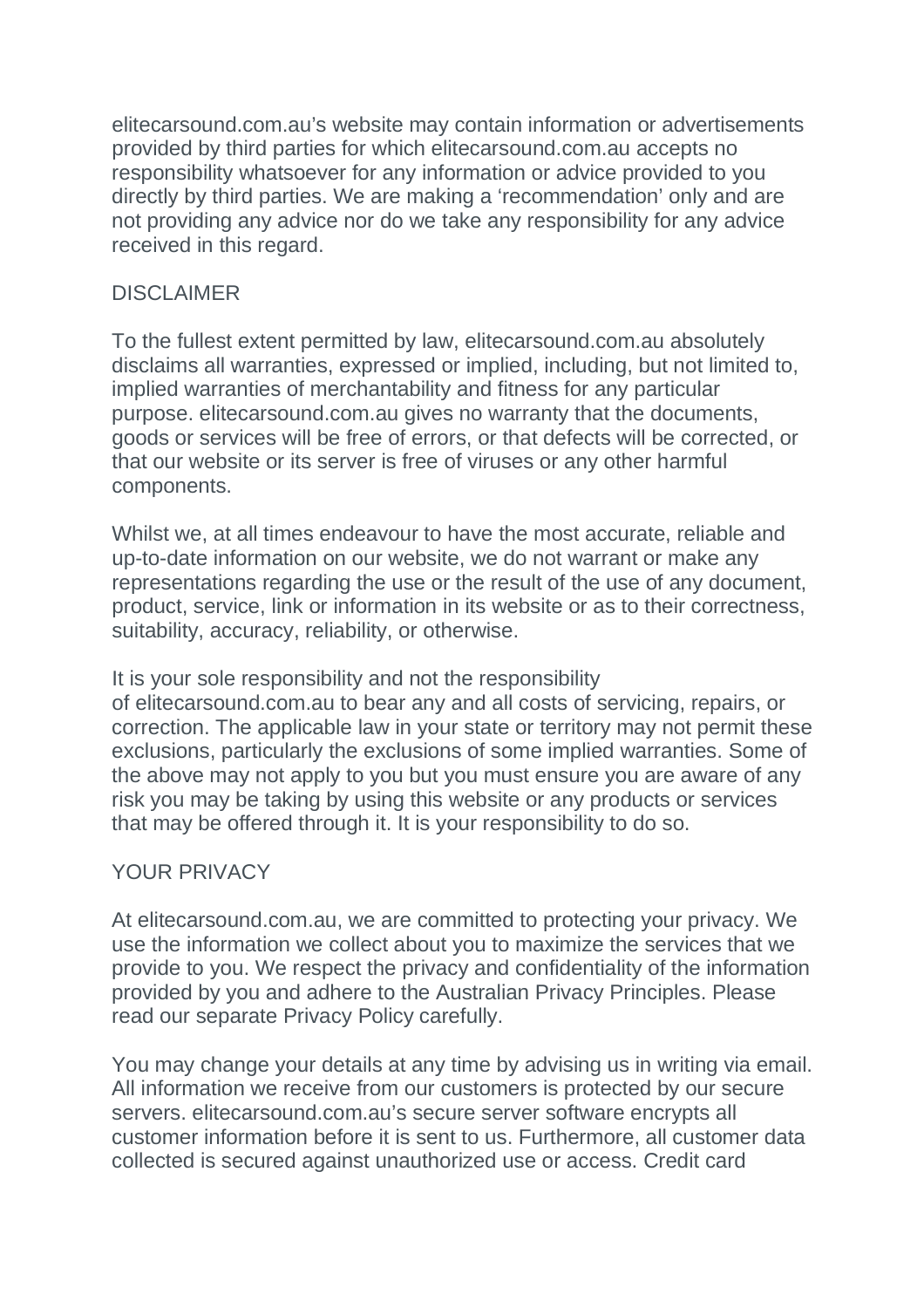information is not stored by us on our servers.

# THIRD PARTIES

We do not and will not sell or deal in personal or customer information. We may however use in a general sense without any reference to your name, your information to create marketing statistics, identify user demands and assist in meeting customer needs generally. In addition, we may use the information that you provide to improve our website and services but not for any other use.

### DISCLOSURE OF INFORMATION

elitecarsound.com.au may be required, in certain circumstances, to disclose information in good faith and where elitecarsound.com.au is required to do so in the following circumstances: by law or by any court; to enforce the terms of any of our customer agreements; or to protect the rights, property or safety of our customers or third parties.

# EXCLUSION OF COMPETITORS

If you are in the business of creating similar documents, goods or services for the purpose of providing them for a fee to users, whether they be business users or domestic users, then you are a competitor of elitecarsound.com.au. elitecarsound.com.au expressly excludes and does not permit you to use or access our website, to download any documents or information from its website or obtain any such documents or information through a third party. If you breach this term then elitecarsound.com.au will hold you fully responsible for any loss that we may sustain and further hold you accountable for all profits that you might make from such unpermitted and improper use. elitecarsound.com.au reserves the right to exclude and deny any person access to our website, services or information in our sole discretion. COPYRIGHT, TRADEMARK AND RESTRICTIONS OF USE

This website contains material which is owned by or licensed to us. This material includes, but is not limited to, the design, layout, look, appearance, trademarks and graphics. You are not permitted to reproduce the documents, information or materials on the website for the purposes of sale or the use by any third party. In particular you are not permitted to republish, upload, transmit electronically or otherwise or distribute any of the materials, documents or products that may be available for download from time to time on this website.